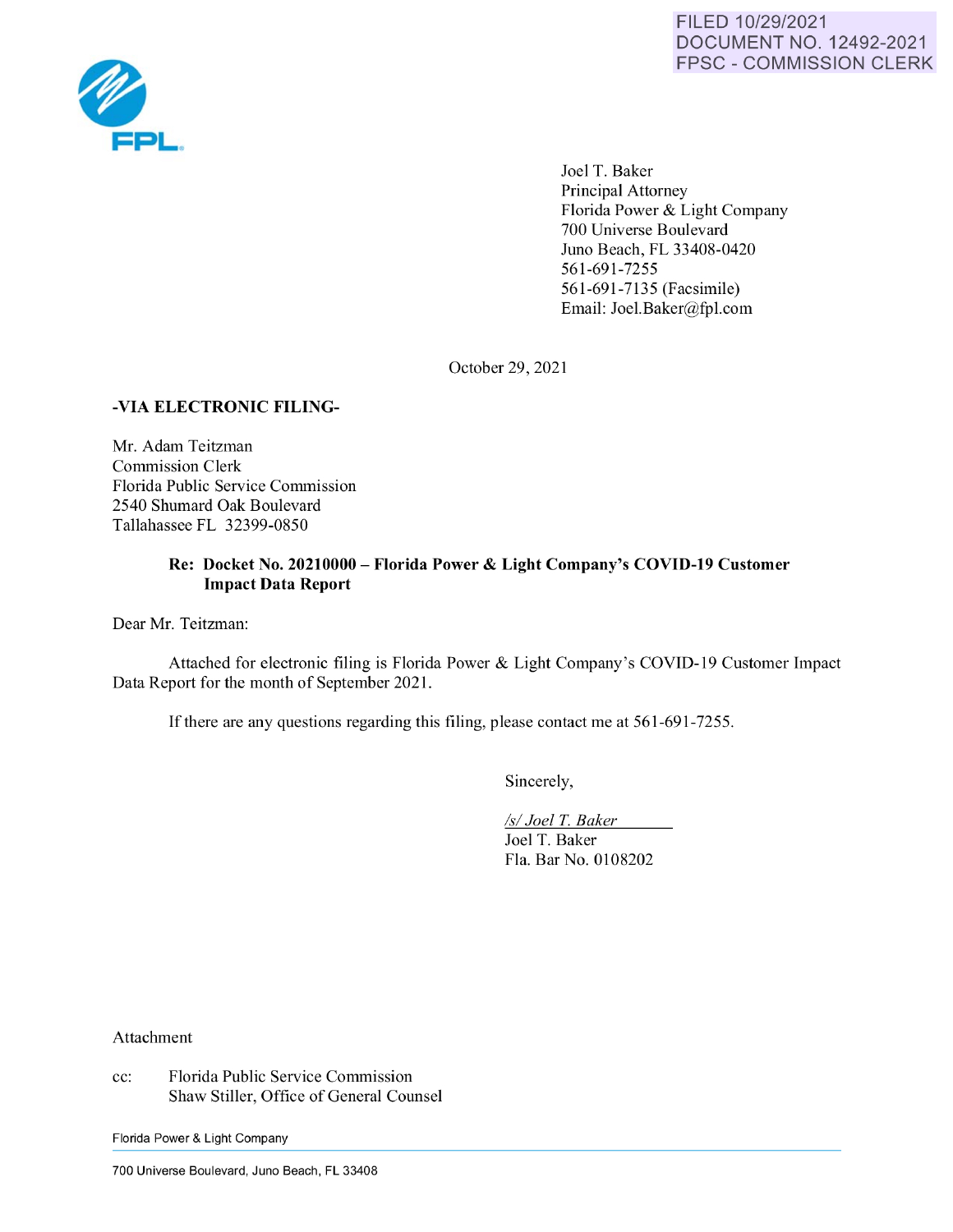**Utility:** Florida Power & Light Company

## **Reporting Month:** September 2021

*The report should include data as of the last day of reporting month and is due by the last day of the following month*

| <b>Delinquent Accounts</b>              |                        |                               |  |  |  |
|-----------------------------------------|------------------------|-------------------------------|--|--|--|
| Number of Accounts 60 -89 days past due | <b>Reporting Month</b> | Prior Year Month <sup>2</sup> |  |  |  |
| Residential                             | 12.717                 | 60,838                        |  |  |  |
| Commercial / Industrial                 | 768                    | 4.747                         |  |  |  |
| Number of Accounts 90+ days past due    | <b>Reporting Month</b> | Prior Year Month <sup>2</sup> |  |  |  |
| Residential                             | 5,726                  | 93,573                        |  |  |  |
| Commercial / Industrial                 | 599                    | 8.571                         |  |  |  |

<sup>1</sup> Unique active accounts with age categorization by age of the account's oldest arrears balance (e.g., if an account has a 30, 60, and 90+ arrears balance, the account will show only once and in the 90+ category)

 $<sup>2</sup>$  Prior year month reflects the COVID-19 impact to delinquent accounts resulting from financial hardship coupled with suspension of collections in</sup> response to the pandemic.

| <b>Amount in Arrears</b>    |  |                        |  |                                      |
|-----------------------------|--|------------------------|--|--------------------------------------|
| Amount 60 -89 days past due |  | <b>Reporting Month</b> |  | <b>Prior Year Month</b> <sup>4</sup> |
| Residential                 |  |                        |  | 22,862,096                           |
| Commercial / Industrial     |  | 282,768 \$             |  | 3,888,295                            |
| Amount 90+ days past due    |  | <b>Reporting Month</b> |  | <b>Prior Year Month</b> <sup>4</sup> |
| Residential                 |  | 1,242,798              |  | 33,212,412                           |
| Commercial / Industrial     |  | 239,296                |  | 5,332,518                            |

 $3$  Total active arrear balances are based on the aging of the arrears (e.g., a 90+ account in the "delinquent account" section can have balances showing in both the 60-89 aging category and the 90+ aging category)

<sup>4</sup> Prior year month reflects the COVID-19 impact to receivables resulting from financial hardship coupled with suspension of collections in response to the pandemic.

| <b>Payment Arrangements</b>                                 |                        |                                            |  |  |
|-------------------------------------------------------------|------------------------|--------------------------------------------|--|--|
| Number of Payment Arrangements <sup>5</sup>                 | <b>Reporting Month</b> | March 2020 through Current<br>(cumulative) |  |  |
| Residential                                                 | 148,555                | 2,618,927                                  |  |  |
| Commercial / Industrial                                     | 3,233                  | 84,293                                     |  |  |
| <b>Average Duration of Payment Arrangement</b> <sup>6</sup> | <b>Reporting Month</b> | ------                                     |  |  |
| Residential                                                 | 20                     |                                            |  |  |
| Commercial / Industrial                                     | 17                     |                                            |  |  |
| Percent of Customers Under a Payment Arrangement            | <b>Reporting Month</b> |                                            |  |  |
| Residential <sup>8</sup>                                    | 1.20%                  |                                            |  |  |
| Commercial / Industrial <sup>9</sup>                        | 0.20%                  |                                            |  |  |

 $<sup>5</sup>$  Total payment arrangements granted through all channels during the reporting month and cumulative</sup>

 $<sup>6</sup>$  Average duration in days of total payment arrangements granted through all channels</sup>

 $<sup>7</sup>$  All active payment arrangements as of the final day of the reporting month divided by the number of active accounts</sup>

 $8$  Number of residential customers under a payment arrangement/total number of residential customers.

9 Number of commercial-industrial customers under a payment arrangement/total number of commercial-industrial customers.